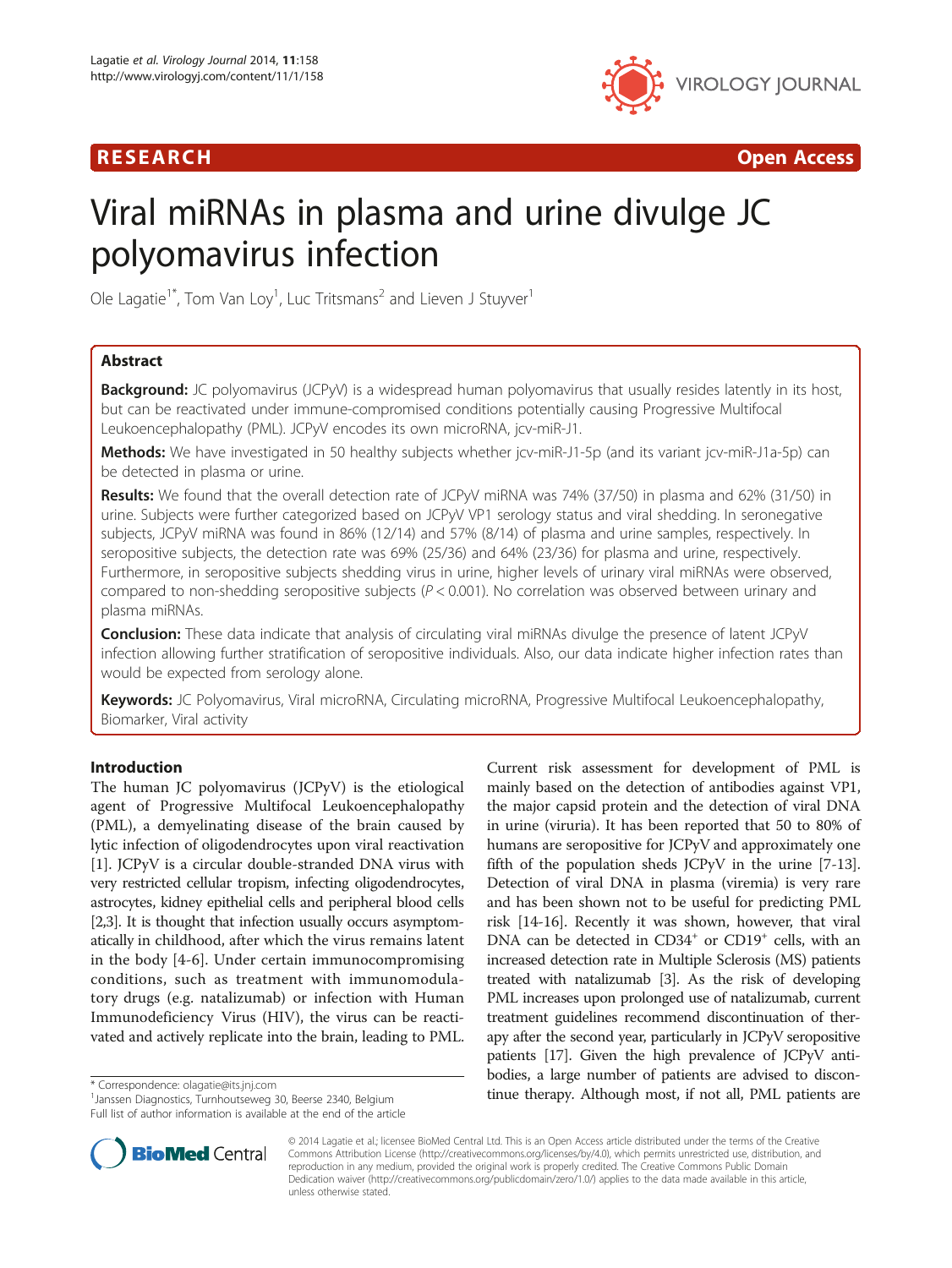seropositive or show seroconversion before diagnosis of PML, the incidence of PML in natalizumab-treated MS patients is not more than 1.1% in the highest risk subgroup, indicating that not all seropositive subjects have the same risk of developing PML [\[18\]](#page-8-0). Moreover, the introduction of a risk stratification algorithm, predominantly based on JCPyV serology, has not led to a reduction of PML incidence in natalizumab-treated MS patients [[19](#page-8-0)]. Therefore, development of new tools for improved risk stratification is warranted, as this might justify continued therapy for many MS patients and better identify those patients who are really at risk of developing PML.

MicroRNAs (miRNAs) are small, non-coding RNAs that play an important role in fine-tuning the expression of specific gene products through translational repression and/or mRNA degradation and as such are implicated in many diseases [[20-22\]](#page-8-0). Cellular miRNAs can also be released in small vesicles, such as exosomes and the levels of these extracellular miRNAs in biological fluids have become very valuable markers of several diseases, such as cancer, Alzheimer's disease and diabetes [\[23](#page-8-0)-[25](#page-8-0)]. In the context of JCPyV, it was shown that there does not appear to be a relationship between circulating human miRNAs and the presence of anti-VP1 antibodies or urinary viral load [\[26](#page-8-0)].

Several viruses encode their own sets of miRNAs, which can have self-regulatory or host modulating roles [\[22\]](#page-8-0). Also JCPyV, as well as other polyomaviruses, encodes its own unique microRNA that is produced as part of the late transcript in an infected host cell [[27,28\]](#page-8-0). These microRNAs are thought to play an important role in controlling viral replication through downregulation of Large T-Antigen expression, but also in controlling NKG2D-mediated killing of virus-infected cells by natural killer (NK) cells through downregulation of the stress-induced ligand ULBP3 [[28,29](#page-8-0)].

The diagnostic potential of circulating viral miRNAs has already been investigated for Epstein-Barr virus and Kaposi's sarcoma-associated herpesvirus (KSHV), where they might represent potential markers for virus associated malignancies [[30,31](#page-8-0)]. Also JCPyV miRNA has been shown recently to be a useful biomarker for JCPyV infection in the gastrointestinal tract [\[32\]](#page-8-0). In this study we have investigated whether JCPyV-encoded miRNAs could be detected in plasma or urine of healthy subjects and whether the presence of these miRNAs was related to VP1 serology or urinary viral load. We demonstrate that these viral miRNAs can indeed be detected in plasma or urine and that they might be useful markers for JCPyV infection.

## Results

## Assay linearity and specificity

Plasma or urine levels of JCPyV miRNA were analyzed using stem–loop RT followed by TaqMan PCR analysis [[33\]](#page-8-0). Since the 3p miRNA of JCPyV is identical to the 3p miRNA of BKPyV, only 5p miRNAs were investigated [\[28](#page-8-0)].

As we previously identified a variant of the JCV-miR-J1-5p bearing one nucleotide difference compared to the miRNA described in miRBase (designated JCV-miR-J1a-5p), assays specifically designed for both variants were used, as well as an assay detecting the closely related BKPyV 5p miRNA (Figure [1A](#page-2-0)-C) [\[26\]](#page-8-0). To evaluate the specificity of the assays, standard curves were prepared of each miRNA (JCV-miR-J1-5p, JCV-miR-J1a-5p and BKV-miR-B1-5p) and analyzed using the three specific assays (Figure [1](#page-2-0)D-F). Relative detection efficiency was calculated from the difference of quantification cycle (Cq) between the specific assay and the non-specific assay, using samples containing  $2.10^4$  copies/μL of the individual miRNAs (Figure [1G](#page-2-0)). Only marginal cross reaction was observed for most combinations, but a substantial cross reaction was observed between JCV-miR-J1a-5p and BKV-miR-B1-5p. Therefore, for every single clinical sample (plasma or urine), the contribution of non-specific amplification was calculated based on these standard curves. For JCV-miR-J1-5p and JCV-miR-J1a-5p it was confirmed that the contribution of non-specific signal was negligible compared to the specific signal (Additional file [1:](#page-7-0) Table S1 and Additional file [2](#page-7-0): Figure S1). For the BKV-miR-B1-5p assay, however, the calculated contribution of JCV-miR-J1a-5p in most cases was similar to the measured levels, indicating that the BKV-miR-B1-5p assay in most cases actually was detecting JCV-miR-J1a-5p. Consequently, we can conclude that in most samples BKV-miR-B1-5p is absent or present at such low levels that it does not interfere in the interpretation of the JCV-miR-J1-5p and JCV-miR-J1a-5p analyses.

## Analysis of JCPyV miRNA levels in plasma and urine

Plasma and urine samples were collected from 50 healthy subjects (HS) and JCPyV VP1 serology and both plasma and urinary viral load was determined (Additional file [3](#page-7-0): Table S2). Based on these parameters, subjects were catego-rized as Ab<sup>-</sup>, Ab<sup>+</sup>VL<sup>-</sup> or Ab<sup>+</sup>VL<sup>+</sup> (Table [1](#page-3-0)). Among these 50 HS JCPyV VP1 antibody prevalence was 72% (36/50) and 36% (13/36) of this group were also shedding virus in their urine, representing 26% (13/50) of the total study population. In the JCPyV VP1 seronegative group, no urinary virus shedding was observed. We found no subjects with detectable JCPyV DNA in plasma, similar to previous observations [[16](#page-7-0)].

Total RNA, including microRNAs was isolated from both urine and plasma and the level of JCPyV 5p miRNA was quantified in all samples (Figure [2](#page-3-0)). The overall detection rate of JCPyV miRNA was 74% (37/50) in plasma and 62% (31/50) in urine (Figure [3](#page-4-0)A). Further analysis of the different subgroups shows that JCPyV miRNA was detected in plasma or urine from HS from all subgroups (Ab<sup>-</sup>, Ab<sup>+</sup> VL<sup>-</sup> or Ab<sup>+</sup>VL<sup>+</sup>) at similar detection rates  $(P > 0.05)$  between the subgroups for both plasma and urine). In the seropositive group, JCPyV 5p miRNA was detected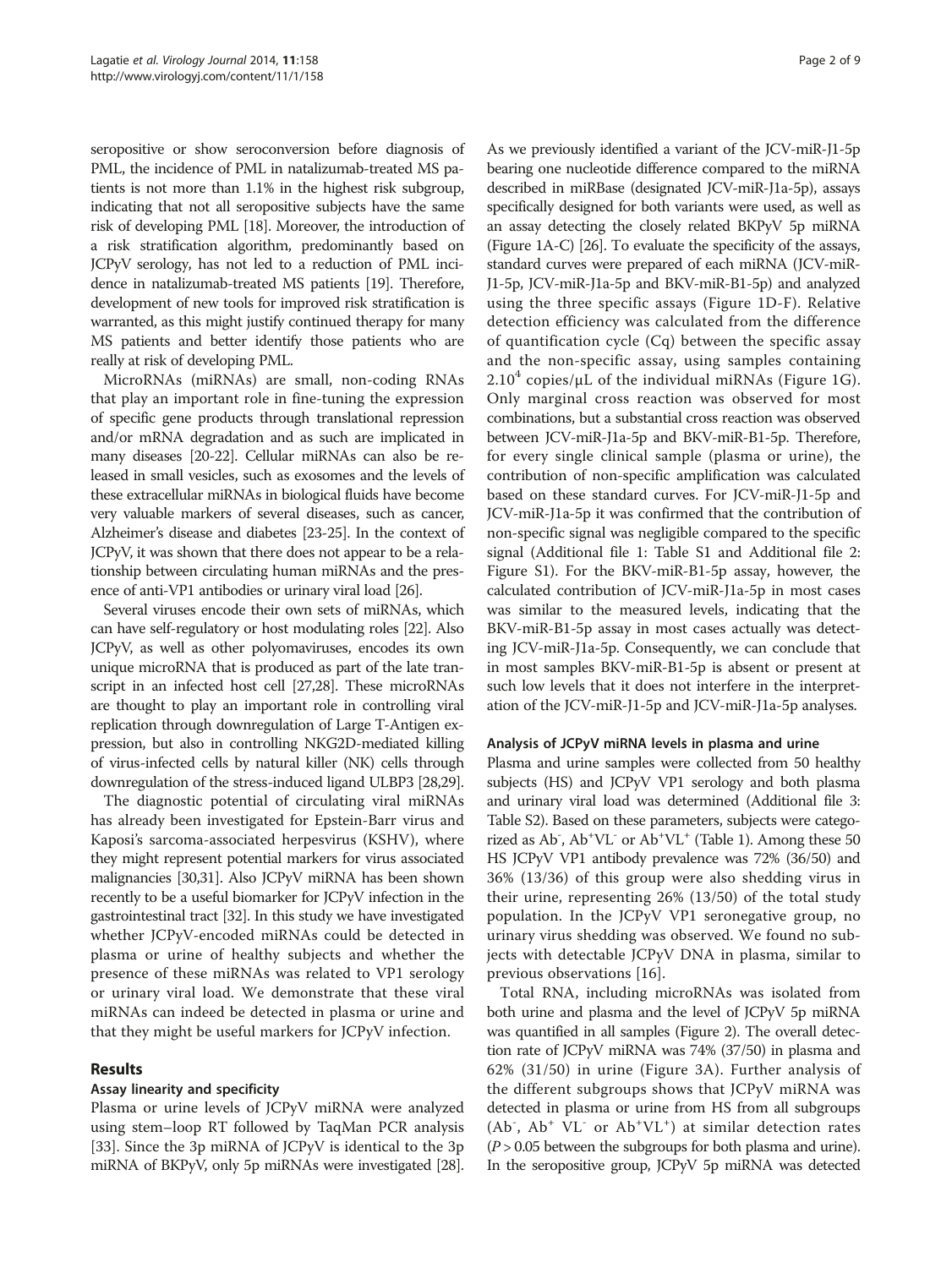<span id="page-2-0"></span>http://www.virologyj.com/content/11/1/158



in plasma of 69% (25/36) of subjects and in urine of 64% (23/36) of subjects. Remarkably, also in the seronegative group, JCPyV 5p miRNA was detected in plasma of 86% (12/14) of subjects and in urine of 57% (8/14) of subjects. These detection rates were not statistically different compared to those in seropositive subjects  $(P > 0.05$  both for plasma and urine).

Quantitative analysis of JCPyV 5p miRNA indicated plasma levels of JCPyV 5p miRNA were similar in the three different subgroups (Figure [3](#page-4-0)C). In urine, significantly higher levels  $(P < 0.001)$  were observed in the subgroup shedding JCPyV in their urine compared to the subgroup

not shedding JCPyV in their urine (Figure [3D](#page-4-0)). No correlation was observed between plasma levels and urine levels of JCPyV 5p miRNA (Figure [3B](#page-4-0)). Remarkably, while in plasma higher levels of JCV-miR-J1-5p were detected than JCV-miR-J1a-5p, in urine both variants were detected at similar levels (Figure [2\)](#page-3-0). Also, the identity of the miRNAs (J1 or J1a variant) was not correlated between urine and plasma. Comparison of JCPyV 5p miRNA levels with JCPyV VP1 serology or urinary viral load showed that, specifically in the subgroup of JCPyV shedders (Ab<sup>+</sup>VL<sup>+</sup>) a good correlation ( $P < 0.005$ , r = 0.78) exists between miRNA levels and antibody levels, as well as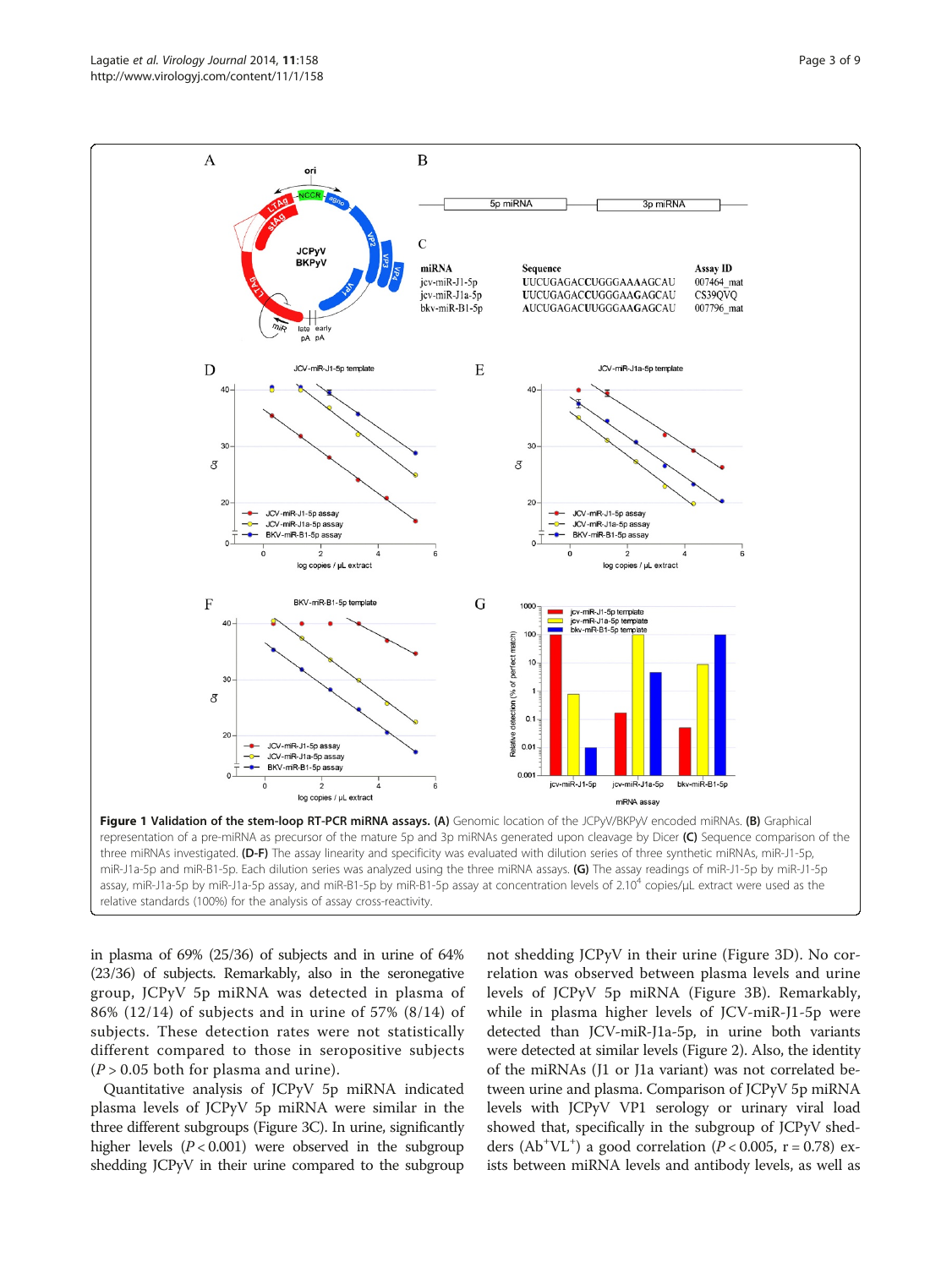<span id="page-3-0"></span>

|  |  |  |  | Table 1 Overview of subjects investigated |
|--|--|--|--|-------------------------------------------|
|--|--|--|--|-------------------------------------------|

| Variable               |                       | <b>Healthy subjects</b><br>$(n = 50)$ |
|------------------------|-----------------------|---------------------------------------|
| Gender, n (%)          |                       |                                       |
|                        | Male                  | 22 (44%)                              |
|                        | Female                | 28 (56%)                              |
|                        | Age, median (Min-Max) | 40.5 (23-59)                          |
| Race, ethnicity, n (%) |                       |                                       |
|                        | White                 | 38 (76%)                              |
|                        | Black                 | 3(6%)                                 |
|                        | Asian                 | 8 (16%)                               |
|                        | Other/unknown         | 1(2%)                                 |
| VP1 serology, n (%)    |                       |                                       |
|                        | Positive              | 36 (72%)                              |
|                        | Negative              | 14 (28%)                              |
| Viruria, n (%)         |                       |                                       |
|                        | Positive*             | 13 (26%)                              |
|                        | Negative              | 37 (74%)                              |
| Viremia, n (%)         |                       |                                       |
|                        | Positive              | $0(0\%)$                              |
|                        | Negative              | 50 (100%)                             |

\*All viruric subjects were part of the VP1 seropositive subgroup.

a moderate correlation ( $P = 0.07$ ,  $r = 0.57$ ) with urinary viral load (Figure [4](#page-5-0)A-B). No correlation could be observed between plasma miRNA levels and any other parameter analyzed (Figure [4](#page-5-0)C-D).

#### **Discussion**

Although JCPyV is known to be the etiological agent responsible for development of PML, it is also well-known that this polyomavirus is widely distributed in the human population without any clinical manifestation [[1\]](#page-7-0). In this study we have analyzed the level of the viral miRNAs in plasma and urine of healthy subjects. As is the case for other polyomaviruses, JCPyV encodes a pre-miRNA that is further processed into the mature 5p and 3p miR-J1s. The pre-miRNA is encoded on the late strand of the viral genome and is shown to be expressed concurrently with the late mRNA transcript, thereby downregulating early transcript [[27,28](#page-8-0)]. The presence of viral miRNAs might therefore be considered as a marker for latent infection. Since BKPyV and JCPyV share the same 3p miRNA, only the 5p miRNAs were included in this study [\[28\]](#page-8-0).

We showed that most of the healthy subjects have low, but well-detectable levels of viral miRNAs in total RNA extracts of plasma or urine, even in subjects that are seronegative and as such considered not to be infected. This finding indicates that the analysis of antibodies against JCPyV VP1 is insufficient to identify all infected individuals. Previous studies also identified individuals that were seronegative but clearly infected based on the fact that they were viremic in specific cell compartments (CD34<sup>+</sup> cells) or

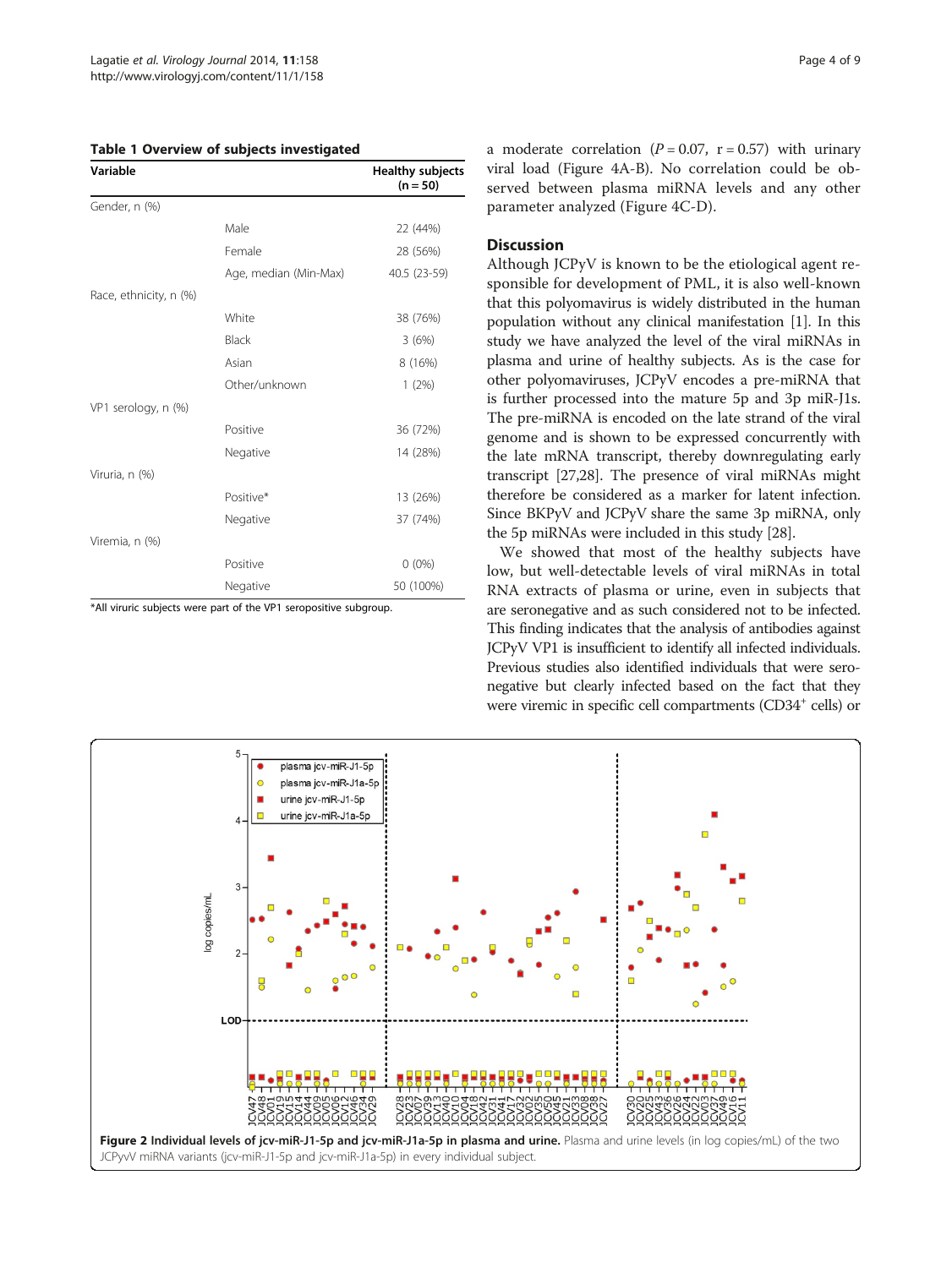<span id="page-4-0"></span>

plasma [\[3](#page-7-0)[,34-36\]](#page-8-0). Whereas in most cases only a limited number of seronegative subjects was found to be infected, our analysis of viral miRNAs in plasma and urine identified, respectively 12 and 8 out of 14 seronegative individuals to be infected with JCPyV. Only 1 seronegative subject was found to be negative for both plasma and urine viral miRNAs. These data suggest that JCPyV is capable of evading immune recognition by the host's humoral immune system and residing latently in the body, with viral miRNAs leaking in the blood or urine as a silent witness of this latent activity.

Similar to the findings in seronegative subjects, also a large group of seropositive subjects was found to have viral miRNAs in plasma or urine. 69% of seropositive subjects were positive for plasma viral miRNAs and 64% were found to be positive for urinary viral miRNAs. Given the fact that viral miRNAs can only be produced upon ongoing viral transcription in infected host cells, whereas serology rather discloses information on exposure to the virus and more in particular the response of the humoral immune system towards this exposure, the analysis of viral miRNAs in seropositive subjects might add another level to the risk prediction algorithms for PML development. We therefore suggest that further studies would be performed to investigate the potential

of viral miRNA levels in plasma or urine as a risk marker for PML development.

Plasma levels of viral miRNAs in seropositive subjects were not different compared to seronegative subjects and both were close to the detection limit, indicating that in healthy subjects only low activity of JCPyV is present in the periphery, independent of their antibody status. In contrast, we found significantly increased urinary viral miRNA levels in shedders. In this group of viral shedders, there was also a strong correlation between urinary miRNA levels and anti-VP1 antibody levels or urinary viral load.

Besides the discordance between urine and plasma miRNA levels, also the identity of the detected miRNAs (J1-5p or J1a-5p variant) within individual subjects was different in plasma and urine. The most obvious explanation for these observations would be that two independent viral propagation zones exist in one individual: one in bone marrow cells, blood cells and perhaps also brain cells (Bone-Blood-Brain) and a second one in urinary tract cells. This hypothesis is also supported by other work where sequencing analysis of the VP1 gene and/or non-coding control region (NCCR) in samples obtained from PML patients showed a similar dichotomy between urine on the one hand and plasma and cerebrospinal fluid (CSF) on the other hand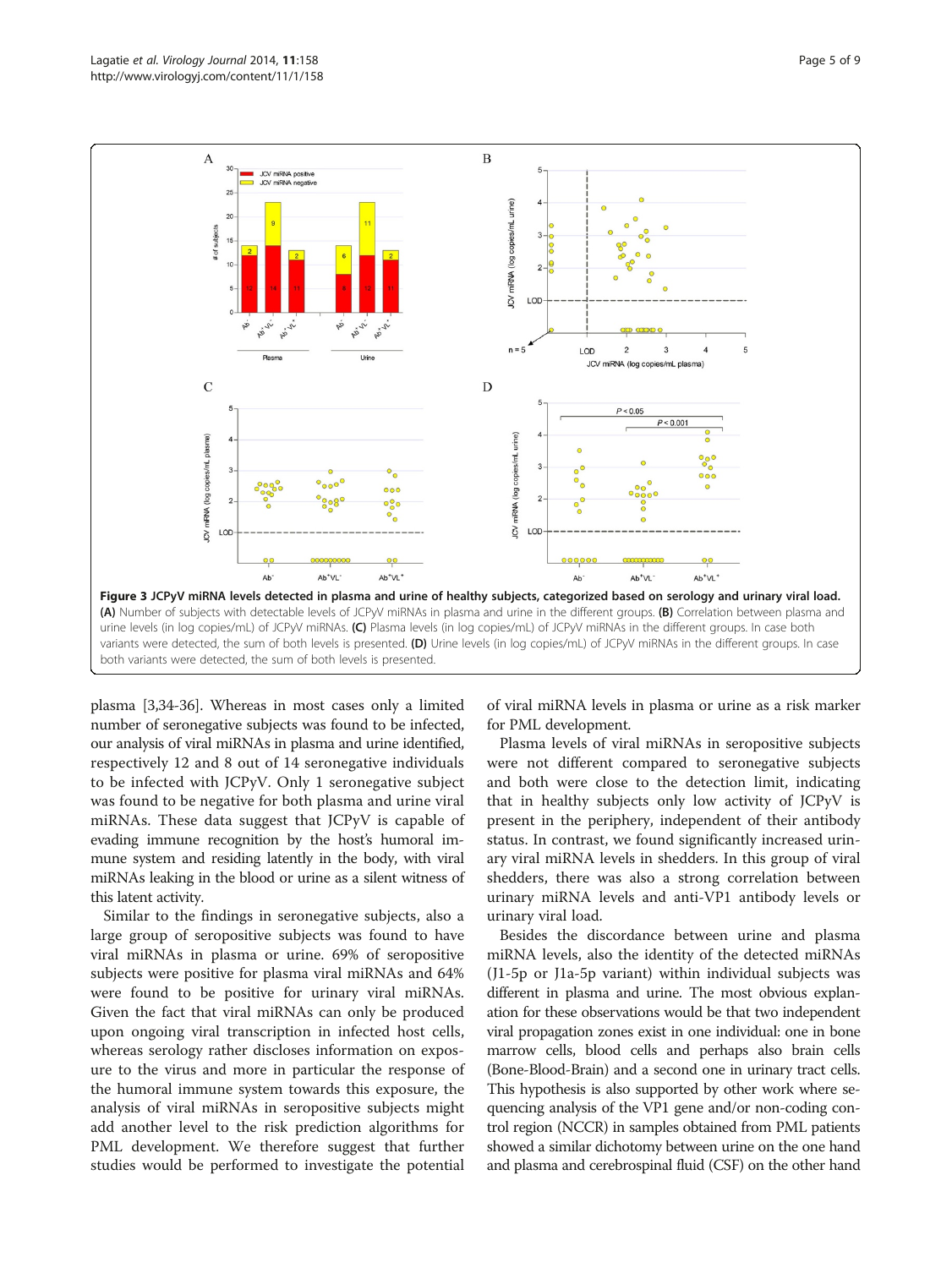<span id="page-5-0"></span>

[[37-39\]](#page-8-0). Whether crosstalk between both viral propagation zones exists, is unclear and remains to be investigated.

We found that increased viral multiplication in the urinary propagation zone, as determined by increased urinary viral load, is accompanied by an increased level of urinary viral miRNAs. This might at first sight appear in contradiction with the observation that polyomavirus miRNAs, including JCPyV, have been shown to downregulate expression of large T-antigen and to suppress viral replication [[28,40-42](#page-8-0)]. One might therefore assume that an increased level of viral miRNAs would be associated to a lower viral load. This mechanistic model does however not exclude that in subjects with high urinary viral load, viral miRNAs are released at increased levels as a consequence of high virion production, a process that requires transcription of the late transcript, which also encodes the miRNAs. Furthermore, several studies have shown that infectivity of mutant viruses lacking the viral miRNAs are not impacted, again indicating that increased levels of viral miRNAs are not per se associated with decreased virion production *in vivo* [[28,43\]](#page-8-0). On the other hand, these miRNAs can also be produced and released from an infected cell without the need for active viral replication, as is also the case for Herpes Simplex Virus and Epstein-Barr Virus during latent infection [[44-46](#page-8-0)]. This would in fact also explain why no viral DNA can be detected in plasma of healthy subjects, while viral miRNAs are detectable in a large number of these subjects. Taken together, low levels of circulating viral miRNAs would serve as biomarker for latent JCPyV infection and increased levels might be indicative of increased viral activity. This raises the question whether an increased viral multiplication in the bone-blood-brain propagation zone, as is the case in PML patients, also is accompanied by an increase in plasma viral miRNAs. Therefore, it would be of great interest to determine miRNA levels in plasma of PML patients, but even more to assess in longitudinal studies whether plasma miRNA levels in MS patients treated with natalizumab increase over time and as such might serve as a monitoring tool for viral reactivation. Similar studies have been performed for the closely related BKPyV in the context of kidney transplant patients developing polyomavirus-associated nephropathy (PVAN) and found strongly increased levels of miR-B1-5p in urine from patients with PVAN [[42](#page-8-0)]. Also, a strong correlation appears to exist between BKPyV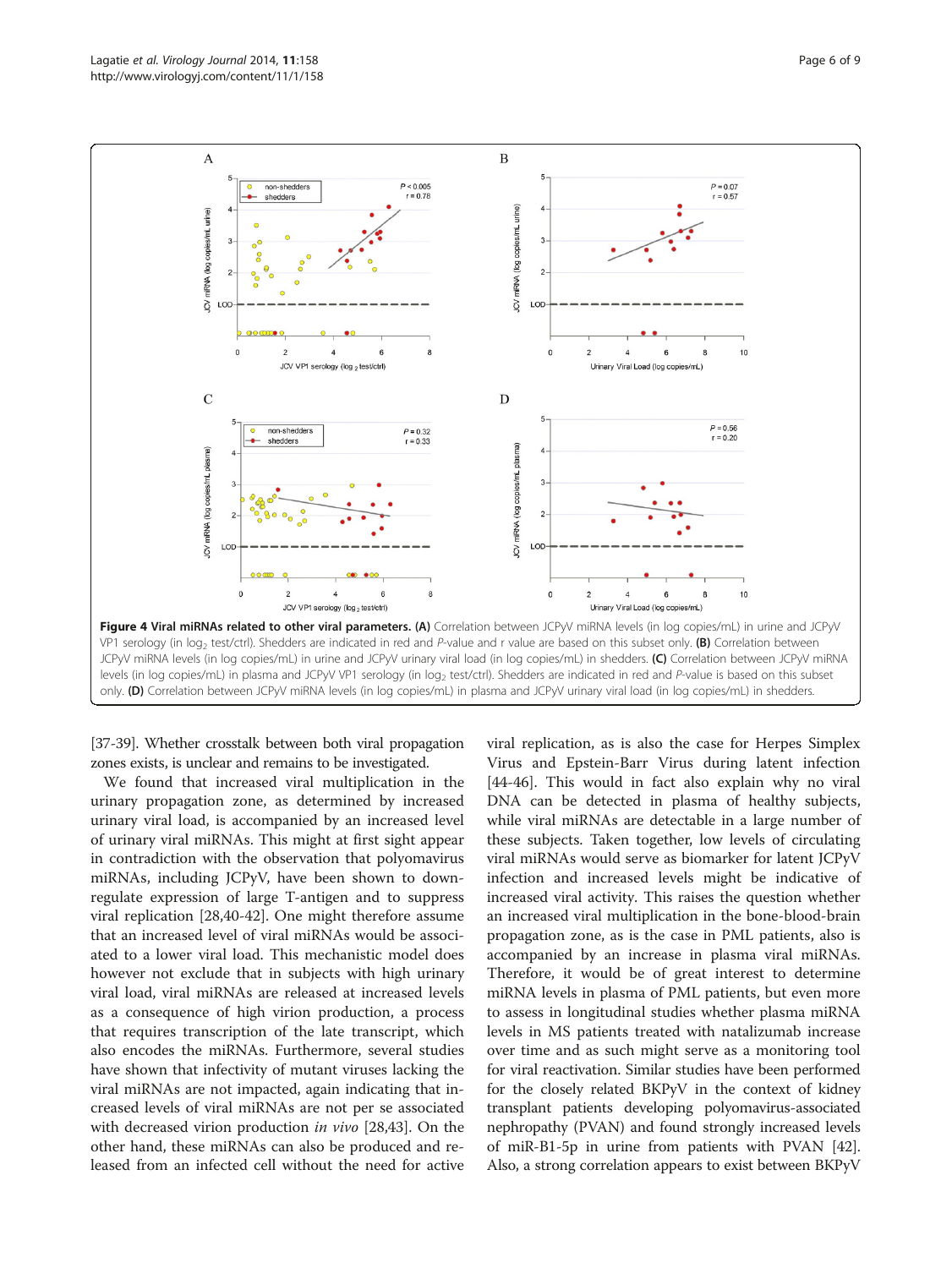encoded miRNAs and BKPyV DNA in blood of infected renal transplant patients [[47](#page-8-0)].

Since the three miRNAs analyzed in this study are very similar, the cross-reactivity of the different assays was evaluated using synthetic miRNAs. Although we believe that we have provided sufficient evidence that the detected levels of JCPyV miRNAs are specific for JCPyV, it cannot be excluded that the assays used are prone to some non-specific amplification of other miRNAs. However, no miRNAs with nucleotide sequence resembling the sequence of jcv-miR-J1-5p have been registered in miRBase 21, except for bkv-miR-B1-5p [\[48](#page-8-0)]. It can also not be excluded that other, unknown human polyomaviruses exist that encode an identical or closely related miRNA that is detected in our assays.

## Conclusions

Based on the work described here, we conclude that JCPyV miRNAs can be detected in plasma and urine of healthy subjects, allowing further stratification of seropositive individuals. Furthermore, our data indicate higher infection rates than would be expected from serology alone.

## Materials and methods

#### Ethics statement

The Ethics Committee ["Commissie voor Medische Ethiek - ZiekenhuisNetwerk Antwerpen (ZNA) and the Ethics committee University Hospital Antwerp] approved the Protocol, and Informed consent, which were signed by all subjects.

#### Healthy subject samples

A total of 50 healthy subjects (HS) were recruited in Belgium for this study [\[10](#page-7-0)[,26,49](#page-8-0)]. The demographic description of the HS population is presented in Table [1](#page-3-0). Plasma samples and urine samples were collected from all these HS and stored at −80°C until further processing.

## JC polyomavirus viral load assay

Analysis of the urinary viral load was performed as described previously [\[10](#page-7-0)]. Analysis of the plasma viral load was performed similarly, with the exception that 200 μL plasma was used for DNA extraction.

## JC polyomavirus VP1 serology assay

The anti-JCPyV antibody assay was performed as described earlier [\[26\]](#page-8-0). Samples were considered positive if OD values were higher than 2-fold the OD value of the blank sample (i.e.  $log_2 \text{ test/ctrl} > 1$ ).

## Synthetic microRNA molecules and generation of miRNA standard curves

Three RNase-free 5'-phosphorylated miRNA oligoribonucleotides were synthesized (Integrated DNA Technologies)

for the validation of the miRNA assays, corresponding to jcv-miR-J1-5p (5'-phospho-UUCUGAGACCUGGGAA AAGCAU-OH-3'), jcv-miR-J1a-5p (5'-phospho-UUCUGA GACCUGGGAAGAGCAU-OH-3') and bkv-miR-B1-5p (5'-phospho-AUCUGAGACUUGGGAAGAGCAU-OH-3'). Stock solutions of 100 μM synthetic oligonucleotide in RNase-free and DNase-free water were prepared according to the concentrations and sample purity quoted by the manufacturer (based on spectrophotometric analysis). These stock solutions were diluted to a concentration of approximately 3.32 pM, corresponding to  $2.10^5$  copies/ $\mu$ L. A total of six serial 10-fold dilutions were prepared, starting from 2.10<sup>5</sup> copies/μL down to 2 copies/μL and additional no template controls (NTC; zero copies) were examined. Dilution series of each of the synthetic miRNAs were made in RNase-free and DNase-free water.

## Analysis of viral miRNAs

Levels of circulating viral miRNAs were determined by means of quantitative reverse transcriptase PCR (qRT-PCR) with hydrolysis probe based miRNA assays, purchased from Life Technologies. Specific assays were used for jcv-miR-J1- 5p (Assay ID 007464\_mat), jcv-miR-J1a-5p (Custom Assay ID CS39QVQ) and bkv-miR-B1-5p (Assay ID 007796\_mat). As extraction and reverse transcription efficacy control, assays specific for human miRNAs hsa-miR-26a (assay ID 000405), hsa-miR-30b (assay ID 002129) and mmu-miR-93 (assay ID 001090) were included in the analysis.

Briefly, RNA was isolated from 200 μL plasma or urine using the miRNeasy kit (Qiagen) according to the manufacturer's instructions. Three μL of total RNA (representing 20% of total RNA extract) or synthetic miRNA solution was reverse transcribed using the pooled RT stem-loop primers (Life Technologies), enabling miRNA specific cDNA synthesis. Subsequently, 2.5 μL of the RT product (representing 1/6 of total RT product) was preamplified by means of a 12-cycle PCR reaction with a pool of miRNA specific forward primer and universal reverse primer to increase detection sensitivity. Diluted (1:8) pre-amplified miRNA cDNA was then used as input for a 45-cycle qPCR reaction with miRNA specific hydrolysis probes and primers (Life Technologies). For analysis of the viral miRNAs, 2 μL of input was used. For analysis of the human miRNAs, 2 μL of input was used for urine derived miRNAs and 0.2 μL was used for plasma derived miRNAs. All reactions were performed in duplicate on the LightCycler® 480 instrument (Roche Applied Science). Quantification cycle (Cq) values were calculated using the  $2<sup>nd</sup>$  Derivative method with a detection cut-off of 40 cycles. Only samples with quantifiable Cq values for both duplicates were considered positive. Absolute miRNA levels in plasma or urine were calculated based on the standard curves for each specific miRNA assay. Limit of quantification (LOQ) was defined as the miRNA concentration corresponding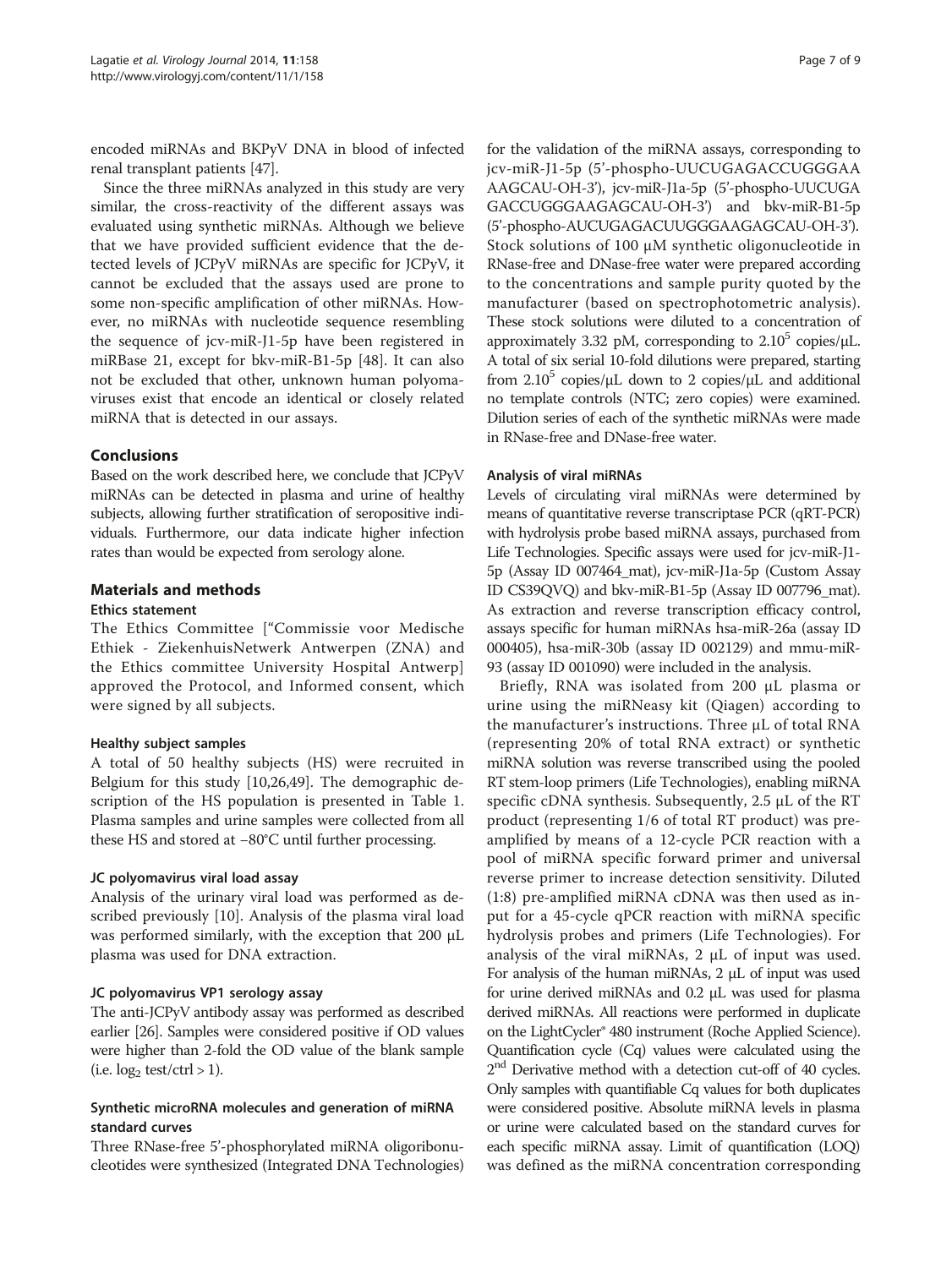<span id="page-7-0"></span>to a Cq value of 40, based on the standard curve for the specific miRNA. For each sample, average Cq value of the 3 human control miRNAs was calculated and possible outliers were identified using Grubbs' test (using a significance level of 0.05). In case outliers were detected, results of the corresponding viral miRNAs were not included for further analysis.

#### Statistical analysis

Differences in relative occurrence of viral miRNAs between groups were assessed using a Fisher's test. Differences between groups were considered statistically significant at  $P < 0.05$ . Differences in miRNA levels between groups were assessed using a Mann-Whitney test. Differences between groups were considered statistically significant at  $P < 0.05$ . Correlation between different parameters was analyzed using linear regression. P-value was calculated to determine whether slope was significantly nonzero and strength of correlation was determined using r-value. All statistical analyses were performed using GraphPad Prism v 5.04.

## Additional files

[Additional file 1: Table S1.](http://www.biomedcentral.com/content/supplementary/1743-422X-11-158-S1.zip) Calculated contributions of non-specific detection. Based on the calibration curves for each specific assay, the concentration of the specific miRNA in every sample is calculated. Based on that concentration and the calibration curves for the non-specific assays, a calculated Cq value is then determined for each of the other assays. In case this calculated Cq value is higher than 40, it is assumed that there is no contribution of non-specific detection of that particular miRNA in that particular assay. This approach is also visually presented in Additional file 2: Figure S1.

[Additional file 2: Figure S1.](http://www.biomedcentral.com/content/supplementary/1743-422X-11-158-S2.png) Calculation of the contribution of non-specific detection. Based on the standard curves the contribution of non-specific detection of a miRNA on the Cq value of another miRNA assay is calculated. First, based on the Cq value obtained from the specific assay and its specific standard curve, the miRNA level is quantified (indicated by "1"). Subsequently, it is calculated what the Cq value would be in the non-specific assays using extrapolation of the non-specific standard curves (indicated by "2").

[Additional file 3: Table S2.](http://www.biomedcentral.com/content/supplementary/1743-422X-11-158-S3.zip) Individual results of JCPyV VP1 antibody levels, urinary viral load and plasma viral load.

#### Abbreviations

PML: Progressive Multifocal Leukoencephalopathy; JCPyV: JC Polyomavirus; miRNA: microRNA; HSs: Healthy subjects; qPCR: Quantitative polymerase chain reaction.

#### Competing interests

Authors are current employees of Janssen Diagnostics BVBA or Janssen Research and Development, both being Johnson and Johnson Companies and may own stock or stock options in that company.

#### Authors' contributions

OL and LJS designed the study setup. OL performed the analysis of the data. TVL carried out the ELISA and viral load assays. LT and LJS contributed to revising the manuscript critically for important intellectual content and gave final approval of the version. All authors read and approved the final manuscript.

#### Acknowledgements

This work was funded by a grant from the Flemish Agency for Innovation by Science and Technology (IWT). This organization played no role in the writing of the manuscript and in the decision to submit the manuscript for publication. We also would like to thank the following persons for their contribution in study design, useful discussions and preparing sample collections: Drs. Joris Berwaerts, Jean Penson, Els Rousseau, and Jorge Villacian (Janssen, Belgium).

#### Author details

<sup>1</sup> Janssen Diagnostics, Turnhoutseweg 30, Beerse 2340, Belgium. <sup>2</sup> Janssen Research and Development, Turnhoutseweg 30, Beerse 2340, Belgium.

#### Received: 18 June 2014 Accepted: 25 August 2014 Published: 2 September 2014

#### References

- Ferenczy MW, Marshall LJ, Nelson CD, Atwood WJ, Nath A, Khalili K, Major EO: Molecular biology, epidemiology, and pathogenesis of progressive multifocal leukoencephalopathy, the JC virus-induced demyelinating disease of the human brain. Clin Microbiol Rev 2012, 25(3):471-506.
- 2. Bellizzi A, Nardis C, Anzivino E, Rodio D, Fioriti D, Mischitelli M, Chiarini F, Pietropaolo V: Human polyomavirus JC reactivation and pathogenetic mechanisms of progressive multifocal leukoencephalopathy and cancer in the era of monoclonal antibody therapies. *J Neurovirol* 2012, 18(1):1-11.
- 3. Frohman EM, Monaco MC, Remington G, Ryschkewitsch C, Jensen PN, Johnson K, Perkins M, Liebner J, Greenberg B, Monson N, Frohman TC, Douek D, Major EO: JC Virus in CD34+ and CD19+ Cells in Patients With Multiple Sclerosis Treated With Natalizumab. JAMA Neurol 2014, 71(5):596-602.
- 4. Markowitz RB, Thompson HC, Mueller JF, Cohen JA, Dynan WS: Incidence of BK virus and JC virus viruria in human immunodeficiency virusinfected and -uninfected subjects. J Infect Dis 1993, 167(1):13–20.
- 5. Tan CS, Dezube BJ, Bhargava P, Autissier P, Wuthrich C, Miller J, Koralnik IJ: Detection of JC virus DNA and proteins in the bone marrow of HIV-positive and HIV-negative patients: implications for viral latency and neurotropic transformation. J Infect Dis 2009, 199(6):881–888.
- 6. Chapagain ML, Nerurkar VR: Human polyomavirus JC (JCV) infection of human B lymphocytes: a possible mechanism for JCV transmigration across the blood-brain barrier. J Infect Dis 2010, 202(2):184–191.
- 7. Knowles WA, Pipkin P, Andrews N, Vyse A, Minor P, Brown DW, Miller E: Population-based study of antibody to the human polyomaviruses BKV and JCV and the simian polyomavirus SV40. J Med Virol 2003, 71(1):115–123.
- 8. Lee P, Plavina T, Castro A, Berman M, Jaiswal D, Rivas S, Schlain B, Subramanyam M: A second-generation ELISA (STRATIFY JCV DxSelect) for detection of JC virus antibodies in human serum and plasma to support progressive multifocal leukoencephalopathy risk stratification. J Clin Virol 2013, 57(2):141–146.
- 9. Major EO: Progressive multifocal leukoencephalopathy in patients on immunomodulatory therapies. Annu Rev Med 2010, 61:35–47.
- 10. Van Loy T, Thys K, Tritsmans L, Stuyver LJ: Quasispecies analysis of JC virus DNA present in urine of healthy subjects. PLoS One 2013, 8(8):e70950.
- 11. Padgett BL, Walker DL: Prevalence of antibodies in human sera against JC virus, an isolate from a case of progressive multifocal leukoencephalopathy. J Infect Dis 1973, 127(4):467–470.
- 12. Taguchi F, Kajioka J, Miyamura T: Prevalence rate and age of acquisition of antibodies against JC virus and BK virus in human sera. Microbiol Immunol 1982, 26(11):1057–1064.
- 13. Walker DL, Padgett BL: The epidemiology of human polyomaviruses. Prog Clin Biol Res 1983, 105:99–106.
- 14. Rudick RA, O'Connor PW, Polman CH, Goodman AD, Ray SS, Griffith NM, Jurgensen SA, Gorelik L, Forrestal F, Sandrock AW SEG: Assessment of JC virus DNA in blood and urine from natalizumab-treated patients. Ann Neurol 2010, 68(3):304–310.
- 15. Viscidi RP, Khanna N, Tan CS, Li X, Jacobson L, Clifford DB, Nath A, Margolick JB, Shah KV, Hirsch HH, Koralnik IJ: JC virus antibody and viremia as predictors of progressive multifocal leukoencephalopathy in human immunodeficiency virus-1-infected individuals. Clin Infect Dis: Offic Publ Infect Dis Soc Am 2011, 53(7):711–715.
- 16. Egli A, Infanti L, Dumoulin A, Buser A, Samaridis J, Stebler C, Gosert R, Hirsch HH: Prevalence of polyomavirus BK and JC infection and replication in 400 healthy blood donors. J Infect Dis 2009, 199(6):837-846.